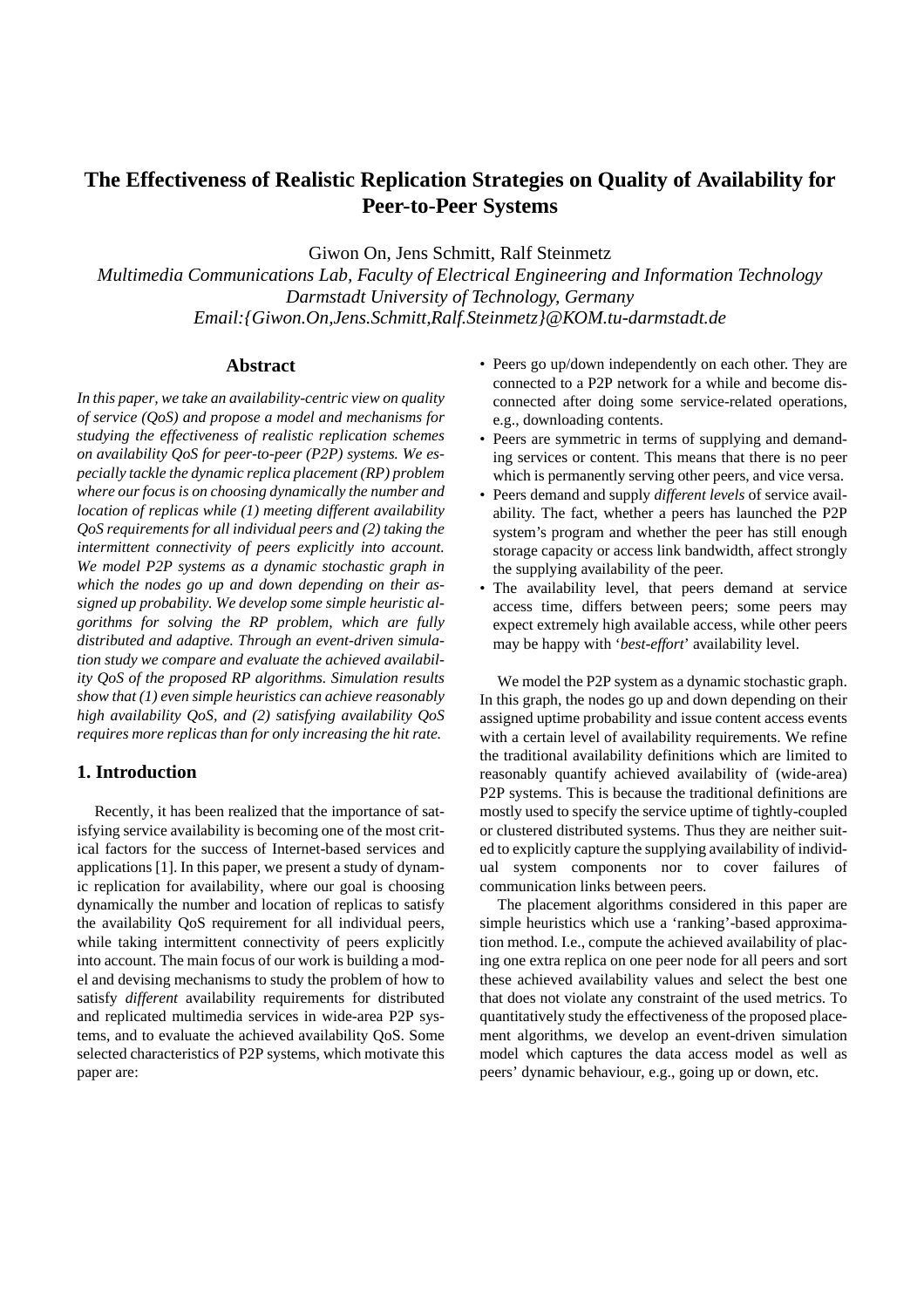Through the simulation study, we learn that even simple heuristics can achieve reasonably high availability QoS, and that satisfying availability QoS requires more replicas than only increasing hit rate. Additionally, the simulation results indicate that the location of replicas is a relevant factor for satisfying the availability QoS. While the availability QoS improvement could be achieved by increasing replica numbers, replica location and their dependability affected the availability QoS more significantly. Our proposed replication and simulation model can be used for further study on the dual availability and performance QoS for dynamically changing, large-scale P2P systems, as well as on the replica placement for availability QoS guarantees.

The rest of this paper is organized as follows. In Section 2, we describe the proposed refinements of availability and the availability QoS metrics to be used for specifying and evaluating the quality of replication. Section 3 presents the replica placement problem and details our target P2P system model, the replica placement model and algorithms that we use for our simulation study. In Section 4, we present our implementation methods including the simulation environment and results. Section 5 discusses related work and Section 6 concludes the paper.

## **2. Availability**

## **2.1. Traditional Definitions**

Availability is one of the most important issues in distributed systems. Traditional definitions of availability are typically based on (a) how reliable the underlying system is, (b)whether the system has any built-in features of failure detection and recovery, and (c) whether the system has any redundancy for its individual system components ([4]). In traditional distributed systems, service availability is usually defined as (a) the percentage of time during which the service is available (Equation 1).

with  $(1)$ failure: no P2P service MTTF: mean time to failure MTTR: mean time to repair  $\displaystyle{{\it Avalability}\,=\, \frac{\it MTTF}{\it MTTF+MTTR}}$ 

However, these traditional availability definitions cannot explicitly capture the availability of individual system components or the reachability of any data required by the system, in particular when all these individual system components which affect the quality of supplying service availability have different failure levels. For example, an availability value of 99% does not indicate, whether it is due to the failures of any disks or system nodes. Furthermore, since these definitions are mostly used to specify the availability values for tightly-coupled or clustered distributed systems, especially when they are applied to widely distributed (P2P) systems, they do not cover failures of communication links between peers. As a consequence, we need to refine the traditional availability definitions to capture the availability of all the individual system components. In Section 2.2 we propose three availability refinements, *finegrained*, *decoupled* and *differentiated* availability.

#### **2.2. Refining Availability Definition**

While we keep the traditional availability definitions as a basis for our availability study, we refine them to enable to specify all the individual availability requirement levels between different users, as well as to quantitatively evaluate the reached availability of widely distributed systems.

#### **Fine-Grained Availability**

We refine the traditional availability definition as follows:

$$
Available_{Service} = \left( \text{Available} \times \text{Available} \right)_{System} \qquad \text{with} \quad (2)
$$

$$
Avail_{System} = \text{Avail}_{Node} \times \text{Avail}_{Link} \qquad \text{and} \quad (3)
$$

$$
Avail_{Node} = Avail_{dynamic} \times Avail_{intrinsics} \tag{4}
$$

This fine-grained availability definition contains the following meanings:

- a service is available when both its data and the system on which the service is running are available.
- a data is available when it is reachable at access time.
- a system is available, when both, nodes and communication links, are available.
- a link is available, when it does not fail and there is enough resources which can be allocated for transmitting the requested data stream for the demanding application.
- a node is available, when it is up, i.e., not disconnected from the network, and its intrinsics can be allocated for processing the service request. Memories, CPU cycle, and storage spaces are examples for such kind of intrinsics.

#### **Decoupled Availability: Demanding versus Supplying**

We separate availability levels which the service (or the underlying system) supplies from the availability levels which users (or applications) request and perceive. Thus, when we have an availability level of five nines (99.99%) we can declare whether it is a requested availability value by the users or a supplied value by the service system. By having this refinement one can check whether the service system maximizes availability, as well as whether the service system satisfies the requested availability.

For specifying demanding availability, we re-use the availability definition where availability is defined as a ratio of successful accesses to totally requested accesses. For example, a demanding service availability of 99.99% means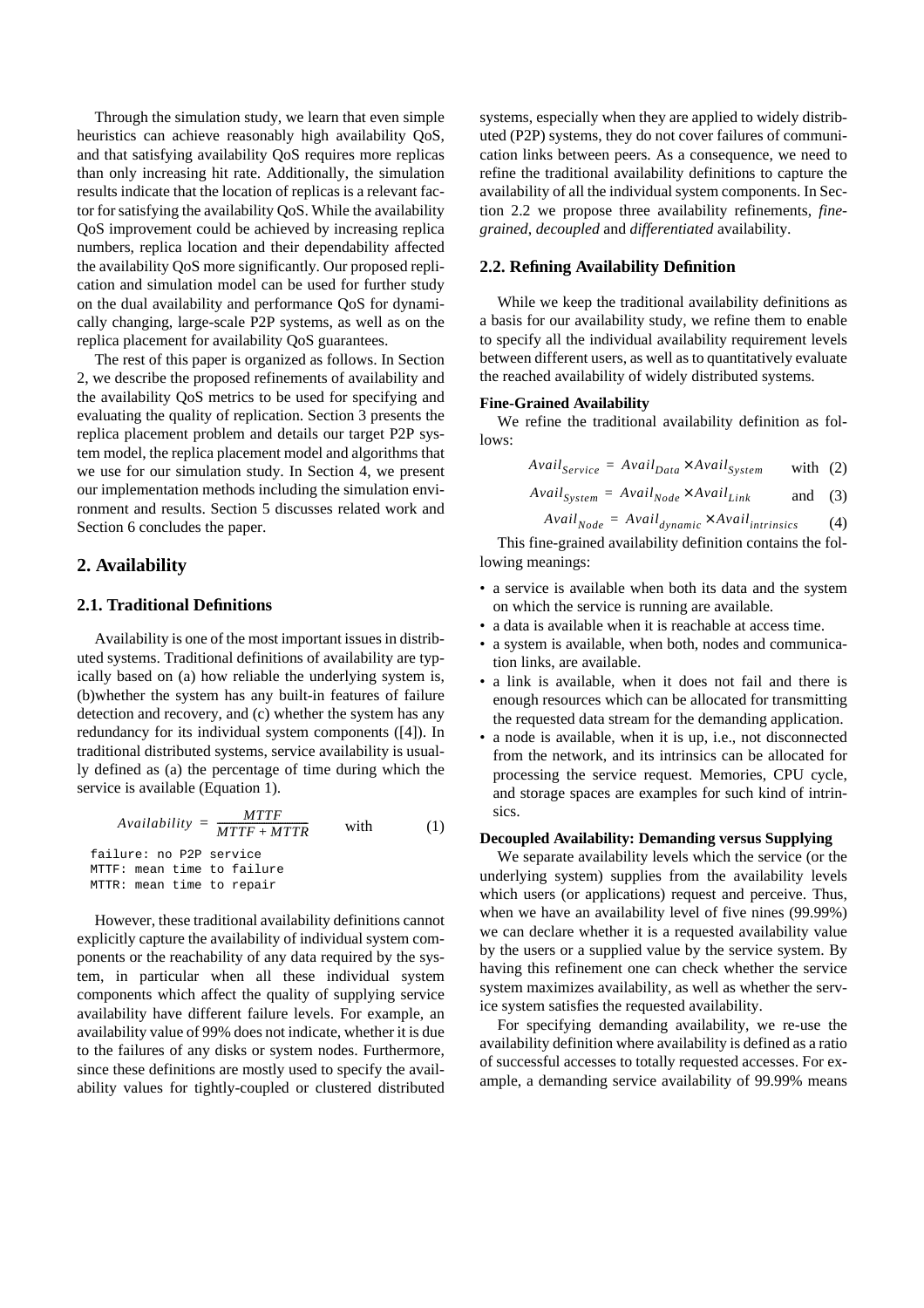that a user expect to have an availability level of at least, 99.99 percent of the whole successful service access requests. The demanding availability levels can be specified directly by users at service access time or by means of Service Level Agreements (SLAs) which may be a service contract between users and service providers. In comparison to the demanding availability, the supplying service availability can be calculated by using Equation (2)-(4).

#### **Differentiated Availability**

In P2P systems where several multiple applications are hosted, the availability levels required by different applications may usually vary. I.e., not all applications require the highest availability level of 'five nines', but instead an appropriate level which satisfies the application specific requirements. A similar phenomenon can be observed within a single application in which individual users demand different level of availability quality due to any resource or cost limitations. Here, we summarize some selected motivations for differentiating availability levels:

- Different users require different availability levels.
- Different services and contents have different importance priority levels.
- Availability levels are affected by different times of day.

#### **Availability Metrics**

To compare and evaluate the achieved availability among the proposed replication strategies in this work, we use the *quality of availability* (QoA) concept [5] where the availability is defined as *a new controllable, observable* quality of service (QoS) parameter. The exact form of QoA parameters can be specified both by applications and service providing systems. The QoA evaluation conditions that we use for evaluating achieved QoA in the evaluation part of this work are as follows:

| Parameter           | Notation       | Definition                                                                                                                  |
|---------------------|----------------|-----------------------------------------------------------------------------------------------------------------------------|
| satisfied<br>QoA(v) | $QoA_{sat}(v)$ | the ratio of supplied availability<br>to demand availability for node v,<br>$\forall v \in V_R$ with $V_R = V \backslash R$ |
| minSatQoA           | $QoA_{min}$    | min $\{QoA_{\text{cat}}(v): \forall v \in V_R\}$                                                                            |
| avgSatQoA           | $QoA_{avg}$    | $1/n(\sum Q \circ A_{\mathfrak{c}at}(v))$ , $\forall v \in V_R$<br>and $n = ( V  -  R )$                                    |

**Table 1: QoA Metrics**

• *satisfiedQoA* - this indicates for each demanding peer how much the availability requirement has been fulfilled by the selected placement *R*. For example, the required and supplied availability values are 95% and 94%, respectively. Then, the *satisfiedQoA* is 0.99.

- *minSatOoA* this is the minimum of the satisfiedOoA for all demanding nodes with the placement *R*.
- *avgSatQoA* this is the average value of the satisfiedQoA.

Table 1 shows the notation and definitions of these availability metrics.

# **3. Dynamic Replica Placement in P2P Systems**

## **3.1. P2P System Model**

#### **Basic Assumptions**

As the architecture for our target P2P system of this work, we basically assume a decentralized and unstructured architecture in which there is neither a centralized directory nor any precise control over the network topology or content placement. At this point we assume that the P2P system runs over an overlay network where each peer's physical connection link can be mapped to a logical link in the overlay network. Furthermore, each peer, like a single Autonomous System and BGP router of the Internet, has the ability to manage multiple routing paths to any destination peer to access service concents, either the original or replicas. Thus, when the destination peer or any peer among the path crashes or the (sub)path goes down, it can see other operational paths and choose the best one to continue its service access.

#### **Modelling P2P Service Systems as Stochastic Graphs**

P2P systems that consist of peer nodes and interconnection links between them can be modelled as an *undirected graph*, *G(V,E)*, where V is the set of nodes and E the set of connection links. This graph is *dynamic* if the members and the cardinality of V and E change else it is *static*. The graph is said to be *stochastic* when each node and link are parameterized, statistically independently of each other, with known availability or failure probabilities. For all of our simulation running in this paper, we model the target P2P system as a *dynamic and stochastic* graph.

In this graph, we assign the availability values to every node of the graph, where the demanding and the supplying availability value are decoupled for each node: the demanding availability value is assigned at the graph creation time, while the supplying availability value is calculated by Equation (4). Furthermore, the nodes change their state between up and down according to the given probability distribution function.

The scope of dynamics that we capture in this work are peers' state (up/down) which causes the change of the number of total peers being up, their connectivity and their available storage capacity. Concerning a peer's state and the availability of contents located on the peer, we can assume that the contents on the nodes are unavailable, when the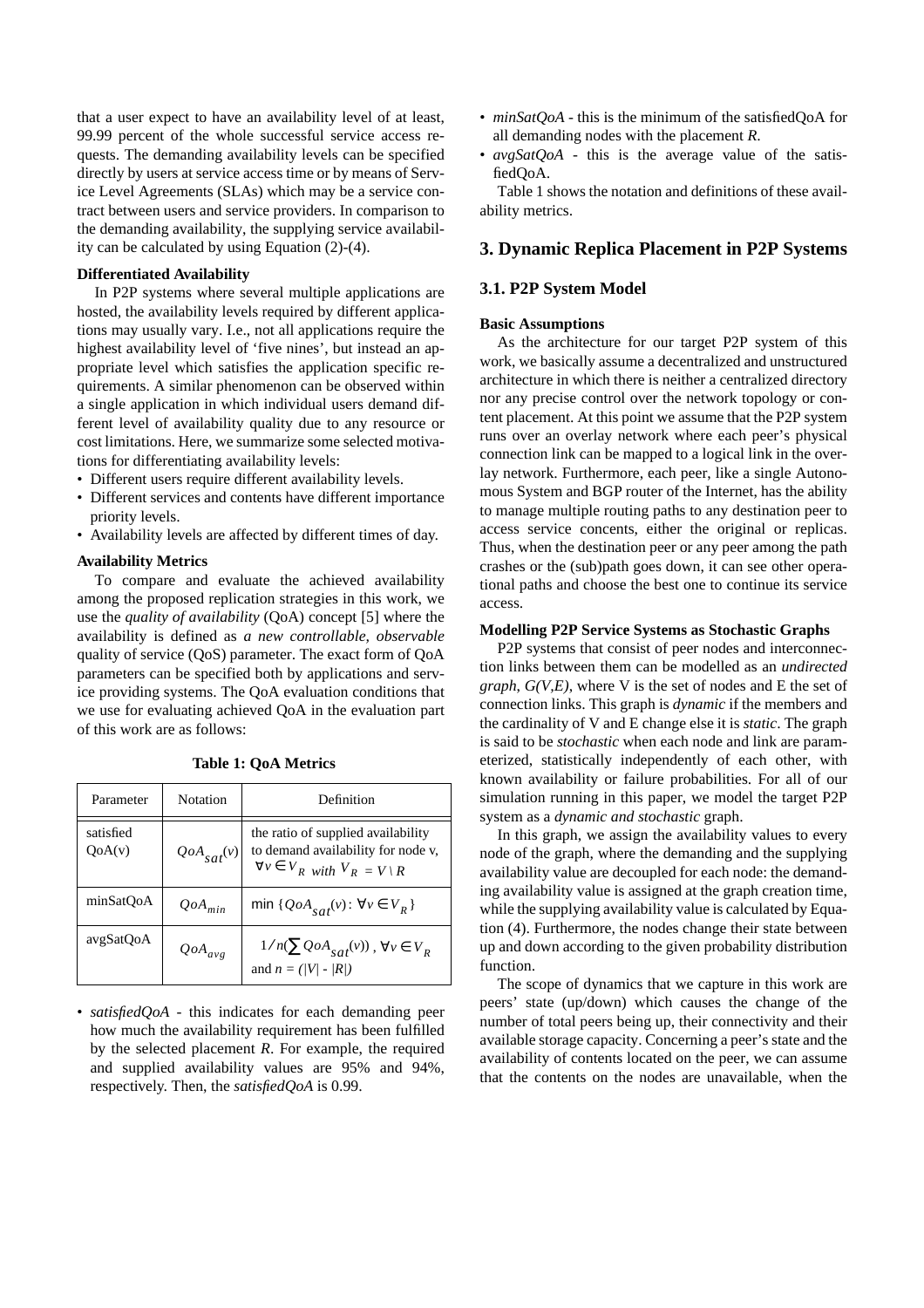peer goes down. In our P2P model, we treat the up/down probability of each peer as (a) given as a prior knowledge or (b) unknown.

## **3.2. Replication Model**

In this paper we assume a partial replication model in which the individual files are replicated from their original peer location to other peers, independently of each other. Important decisions for a replication system, which we will intensively study in this work are:

- *what to replicate?* replica selection. Selecting target replicas depends on the popularity and importance of contents, which can be gained by tracing users' access histories. To build a realistic access model, the *Uniform* and *Zipf*-like query distributions [8,14] are adopted for our simulation study. As content access type we assume a read-only access. This is generally the case in P2P filesharing systems such as Gnutella [2] and KaZaA [3]. In this case, we *do not address the consistency issue*.
- *how many to replicate?* replica number. In addition to the popularity and importance of contents, the storage capacity and access bandwidth of peers affect strongly the decision of the number of replicas. In this work, we also capture the number of replicas under replication, i.e., the number of peers that have a particular content. We use the term, replication ratio to mean the percentage of nodes having the content. For example, replication ration 0.1 means that 10% of all peers have a replica of the original content. To fix the number of replicas during the initial placement phase of our simulation runs, we will use the static replica distributions, *Uniform* and *Proportional*, as given in [8].
- *where to place the replicas? -* replica location. As [5] shows, the location of replicas is a more relevant factor than the number of replicas for achieving high QoA. Furthermore, to find a 'good' placement we should take not only contents' popularity or peers' storage/link capacity into account, but also the availability of individual peers, e.g., the number of live (i.e., up) peers which may have the original content or its replicas to be accessed. Our replica placement model consists of two phases, *proactive* and *on-demand* placement. The proactive placement is done at service initialization time before any content access query is issued, while the on-demand placement occurs during service run time. We model the proactive placement to be performed with/without *a prior* knowledge about the content popularity and the network topology. In case of the on-demand placement, new replicas are created, if the set of currently reachable replicas (including the original content, if available) does not satisfy the demanding availability value of the querying peer. Additionally, some existing replicas may be

replaced by the new replicas, if there is a storage capacity problem at peers on which the created replicas should be placed.

## **3.3. Problem Formulation**

We formulate the replica placement problem as optimization problem as follows. Consider a P2P system which aims to increase its service availability by pushing its content or replicating the content to other peers. The problem is to dynamically decide where content is to be placed so that some objective function is optimized under the dynamics of content access pattern and peers' availability and resource constraints.

The objective function can either minimize the total number of replicas on the whole peer systems or satisfy all individual peers' QoA requirement levels. For example, we have a stochastic graph *G (V, E)* as input and eventually a positive integer number *k* as a maximum number of replicas for each content. The objective of this problem is to place the *k* replicas on the nodes of *V*, i.e., find R with  $|R| = k$  such that a given optimization condition  $O(|R|, R, R)$ *QoA\_condition)* is satisfied for given availability requirements of service demanding nodes. How well the optimization condition is satisfied depends on the size of  $|R|$  and the topological placement *R*. Because the main goal associated with placing replicas on a given network in our work is satisfying QoA which can be required in different levels, we take the availability and failure parameters as our key optimization condition, i.e., *O(|R|, R, satisfiedQoA) or O(|R|, R, avgSatQoA).*

#### **3.4. Replica Placement Algorithms**

The RP problem can be classified as NP-hard discrete location problem [9]. In literature, many similar location problems are introduced and algorithms are proposed to solve the problems in this category. The heuristics such as *Greedy, TransitNode, Vertex substitution*, etc. are applied to many location problems and have shown their efficiency [10,11]. In this work, we take some basic heuristic algorithms. Yet, different variants of these heuristics and improvement techniques can be used with light modifications to enhance the efficiency and performance of our basic heuristics:

- *Random (RA)*. By using a random generator, we pick a node *v* with uniform probability, but without considering the node's supplying availability value and up probability, and put it into the replica set. If the node already exists in the replica set, we pick a new node, until the given number reaches *k*.
- *HighlyUpFirst (UP)*. The basic principle of the *UP* heuristic is that nodes with the highest uptime probability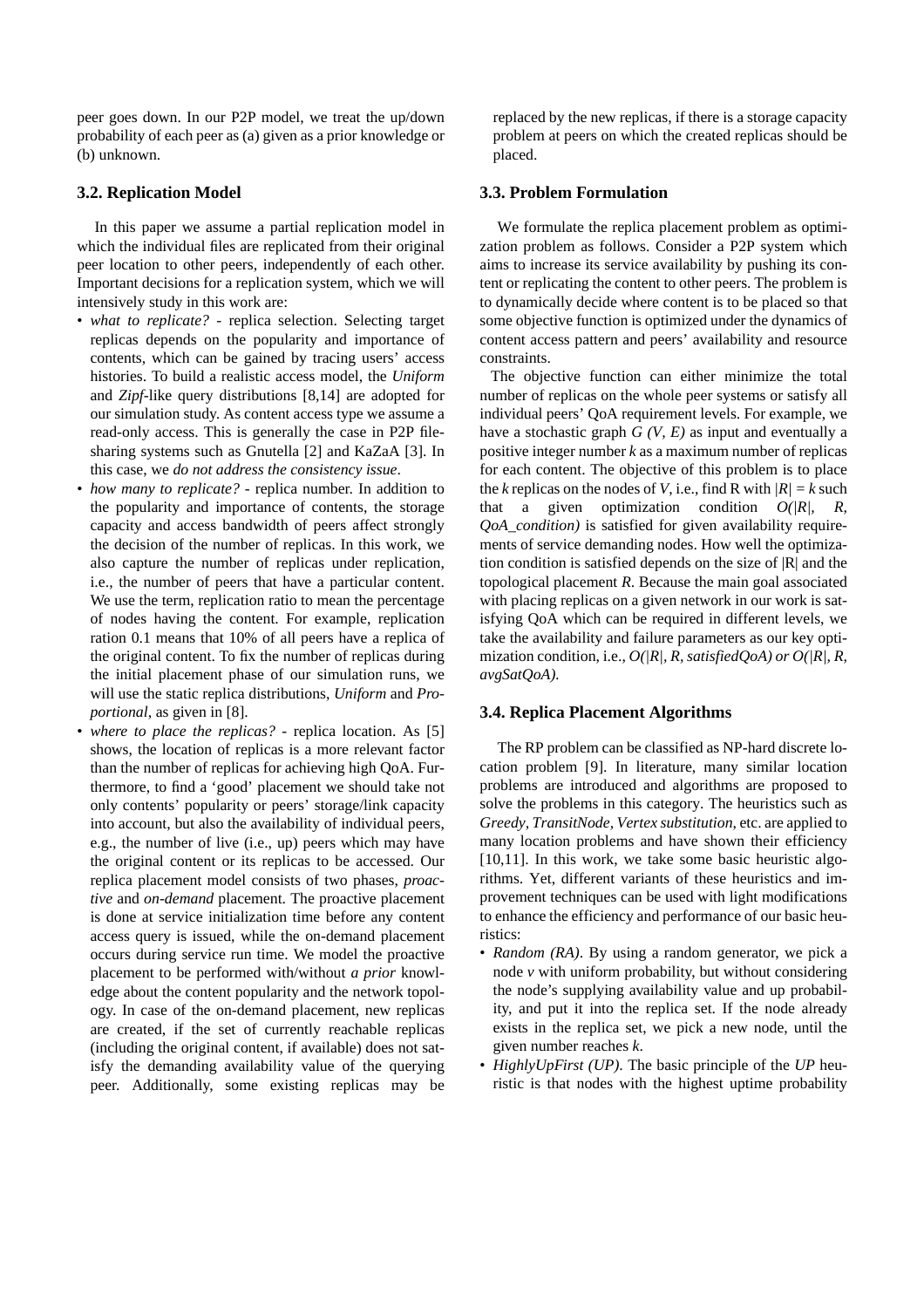can potentially be reached by more nodes. So we place replicas on nodes of V in decreasing order of uptime probability.

- *HighlyAvailableFirst (HA)*. For each node *v*, we calculate its actual supplying availability value by taking all the availability values of its data, intrinsics and of all its adjacent edges into account. The nodes are then sorted in decreasing order of their actual availability values, and we finally put the best *k* nodes into the replica set. The use of the UP and HA heuristics assumes that we have a prior knowledge about the network topology.
- *Combined (HA+UP)*. This method is a combination of the *HA* and *UP* algorithms. For this algorithm, we first calculate the average values of uptime probability and supplying availability for all peers. We then select those nodes as replica nodes for which both values are greater than the average values: we first check the uptime probability value and then the availability probability value.
- *Local*. To create or replace a new replica during service runtime (i.e., simulation runtime), the peer places a new replica on its local storage. The replica replacement policy bases either on *least recently used* (LRU) or on *most frequently used* (MFU) concept.

## **4. Simulation**

## **4.1. Simulation Methodology**

We built an experimental environment to perform an event-driven simulation study for the replica placement problem addressed in Section III. For our availability evaluation, we conducted simulations on random network topologies. By using the LEDA library [12] several random topologies in different sizes can be generated at run time. Table 2 summarizes the simulation parameter settings and the random number functions used for our simulation. The simulation program is written in  $C/C++$  and runs on Linux (Suse 8.0) and Sun Solaris 2.6 machines.

| Parameter                              | Values                      |
|----------------------------------------|-----------------------------|
| test graphs                            | $G1(100,300)$ , $G2(1K,5K)$ |
| peer up probability                    | $0.0 - 0.9$ (avg: 0.3)      |
| peer's storage capacity                | 100, 500, 1000 MB           |
| content (data file) size               | 3, 5, 10, 100 MB            |
| content popularity                     | $.01 - .99$                 |
| range of demand availability<br>values | $.50 - 0.99$                |

#### **Table 2: Simulation parameters and their value ranges**

| Parameter                               | Values                            |
|-----------------------------------------|-----------------------------------|
| range of supplying data<br>availability | $.51 - 0.99$                      |
| number of peers                         | 100, 1000                         |
| number of origin contents               | 1000                              |
| number of query events                  | 1000                              |
| query distribution                      | Uniform, Zipf                     |
| number of simulation time<br>slots      | 100                               |
| proactive placement heuristics          | Random, UP, HA, HA+UP             |
| on-demand placement<br>heuristics       | Local-LRU, UP, HA.<br>$HA+I$ $IP$ |

#### **4.2. Simulation Results and Evaluation**

We evaluated the satisfied QoA of the used schemes using topologies of different sizes as well as parameter values shown in Table 2. We ran each simulation on each topology using different value ranges for parameters of nodes. The demanding and initial data availability values of the nodes, as well as the up probability values of the nodes are assigned randomly, from a uniform distribution. To evaluate the QoA offered by our replication schemes, we used the QoA metrics defined in Table 1 of Section 2.

#### **Effects of |R| on Satisfied QoA**

The first experiment examines how the number of replicas affects the satisfied QoA. For this purpose we fixed the peers' average up probability as 0.3. The simulation starts by placing *k* distinct contents randomly into the graph without considering peers' up probability. Then the query event generator starts to generate events according to the *Uniform* process with average generating rate at 10 queries per simulation time slot. For each query event, a peer is randomly chosen to issue the query. As search method, we use a multi-path search algorithm which finds all redundant paths from the querying peer to all peers that have the target content (either the original or a replica).

Figure 1 shows the results from this experiment with the test graph G2. We plot the simulation time slot on the x-axis and the average satisfied QoA (*avgSatQoA*) on the y-axis. We distributed the 1,000 query events randomly on the 100 simulation time slots. As Figure 1 shows, by increasing the replication ratio, the average satisfied QoA values are converging towards 1. This means, on the other side, the number of peers which contain the requested content (or its replica) on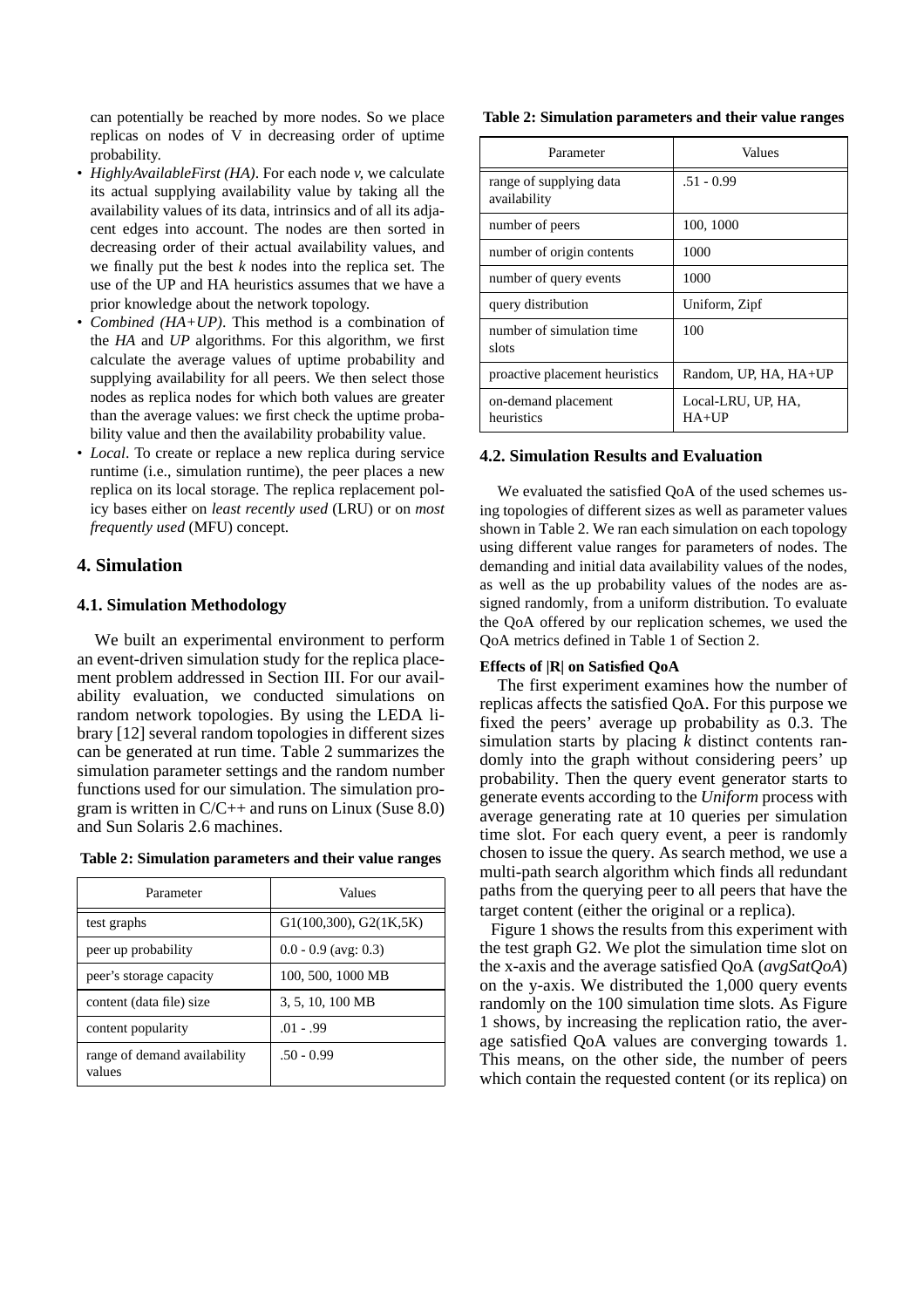

Figure 1: Effects of replication ratio on satisfied QoA where proactive placement: *Random*, #peers=1000, peers' up probability=0.3, and on-demand placement: *Local-LRU*. X-axis means simulation time slot.

their own local storage is proportional to the replication ratio.

#### **Effects of Initial Replica Selection on Satisfied QoA**

In the second experiment we compared the two replica selection schemes - *Uniform* and *Proportional* which decide, for a given fixed number of *k*, the target replicas among original contents at the service initialization phase. In this experiment we placed the *k* replicas on randomly chosen peers which do not contain the original content of the corresponding replica. Furthermore, the peer contains only one replica for each original content. As Figure 2 shows, the *Proportional* scheme offers higher satisfied QoA than the *Uniform* scheme for the *Zipf*-like access query model.



Figure 2: Effects of initial replica selection schemes on satisfied QoA: proactive placement: *Random*, #peers=1000, peers' up probability=0.3, and query model: *Zipf*.

#### **Effects of Placement Schemes on Satisfied QoA**

In the third experiment we took different on-demand schemes that create new replicas during the simulation run when the supplied QoA with existing replicas from the up peers at the given time slot does not satisfy the demanding QoA. In addition to the *Local* scheme, we tested the three heuristics *UP, HA,* and *UP+HA* with the assumption that we have knowledge about the peers' state. As Figure 3 shows, even though the heuristic algorithms are very simple, they achieved considerably higher satisfied QoA than the *Local* scheme. For example, the QoA improvement of the replication ratio range 10-50 is about 30-70%. Figure 3 (b) shows that this improvement pattern is observable independent of the graph size: Peer100 and Peer1K in Figure (b) are equal to the nodes size 100 (graph G1) and 1000 (graph G2), respectively.

#### **Satisfied QoA versus Hit Probability**

Maximizing hit probability is one frequently used goal for content replication [13]. In Figure 4 we show a comparison between the two replication goals, i.e., satisfying re-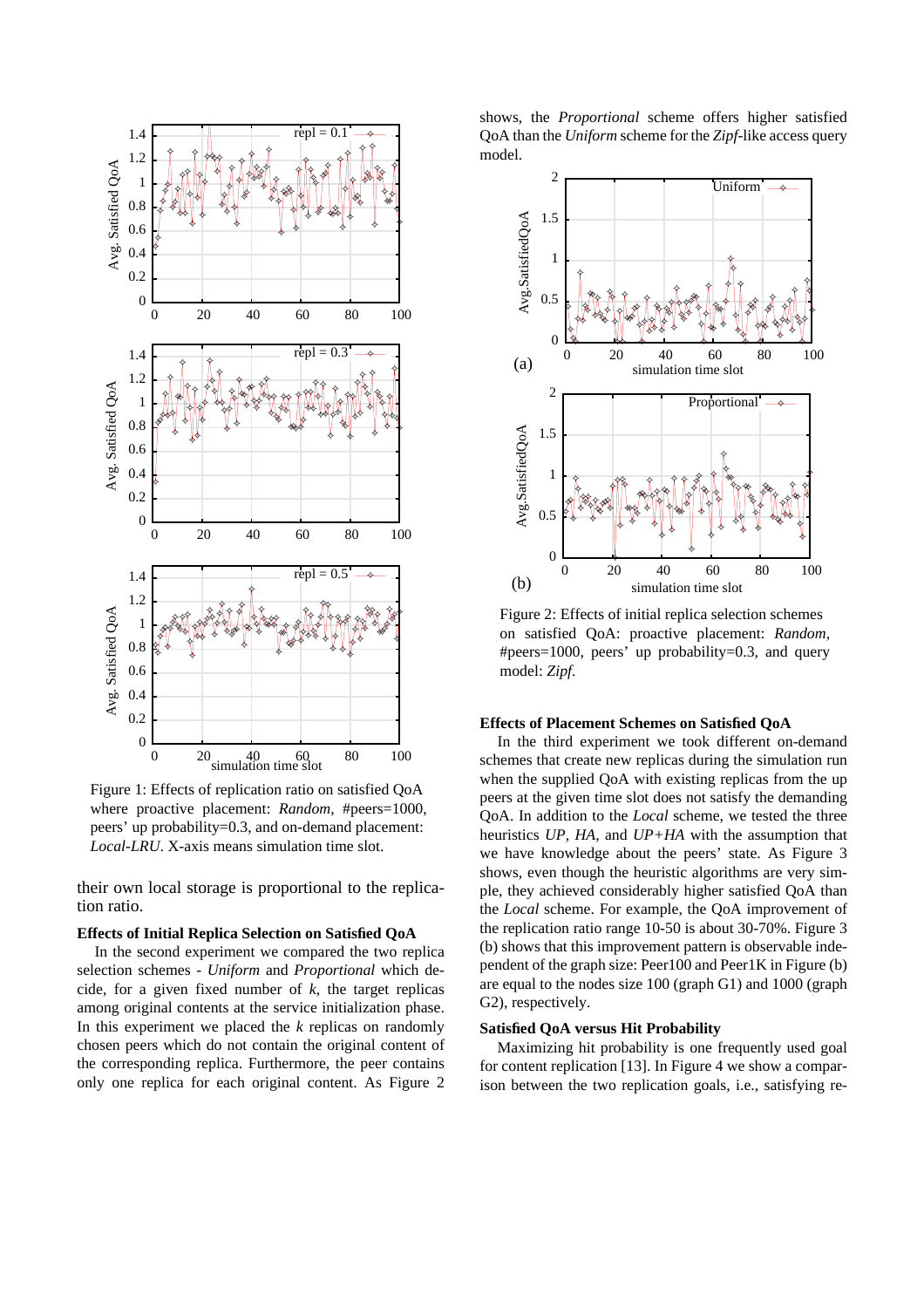

Figure 3: Effect of placement strategies on satisfied QoA where proactive placement: *Random* and peers' up probability=0.3. (a) average satisfied QoA from all four heuristics used. #peers=1000, (b) a comparison of the average satisfied QoA between *Local-LRU* and *UP* heuristic with different graph sizes. The number of peers of Peer100 and Peer1K is100 and 1000, respectively. Xaxis means replication ratio, 0-100%.

quired QoA and maximizing hit probability. In this comparison the hit probability is increased when the querying peer finds the target content, while for satisfying QoA the peer should additionally check the supplied QoA by calculating all the reachable paths to the peers containing the target content (or replica). We run the simulation on the test graphs G1 and G2. The average up probability of peers is fixed again as 0.3 and we used *Random* and *UP* placement schemes for proactive and on-demand phase, respectively.

As Figure 4 shows satisfying required QoA incurs higher cost, i.e., more number of replicas than just maximizing hit probability. For example, at replica rate=0.2, the gap between *sqoa* (satisfied QoA) and *Found* (hit probability reached) is about 20% of achieved rate. And, to achieve the same rate of 80%, for satisfying QoA, we need a 30% higher replication ratio.



Figure 4: Comparison of replication cost for different replication goals: satisfying QoA vs. maximizing hit probability. P100 and P1K mean 100 and 1000 nodes, respectively. X-axis means replication ratio. Y-axis means the comulative distribution function of the achieved QoA (sqoa) and hit rate (Found).

The following observations could be identified from our experimental results: (1) the location of replicas is a relevant factor for satisfying the QoA. While the QoA improvement could be achieved by increasing replica numbers, replica location and their dependability affected the QoA more significantly; (2) Even a simple heuristic-based dynamic replica (re-)placement could increase the satisfied QoA.

# **5. Related Work**

Replication related works that have recently been published are [8,13,14] where the goals are somewhat different; maximizing hit probability of access requests for the contents in P2P community, minimizing content searching (look-up) time, minimizing the number of hops visited to find the requested content, minimizing replication cost, distributing peer (server) load, etc.

Kangasharju et al. [13] studied the problem of optimally replicating objects in P2P communities. The goal of their work is to replicate content in order to maximize hit probability. They especially tackled the replica replacement problem where they proposed *LRU* (least recently used) and *MFU* (most frequently used) based local placement schemes to dynamically replicate new contents in a P2P community. As we have shown in Figure 4, maximizing hit probability does not satisfy the required QoA and, furthermore the two different goals lead to different results.

Lv et al. [8] and Cohen and Shenker[14] have recently addressed replication strategies in unstructured P2P networks. The goal of their work is to replicate in order to reduce random search times.